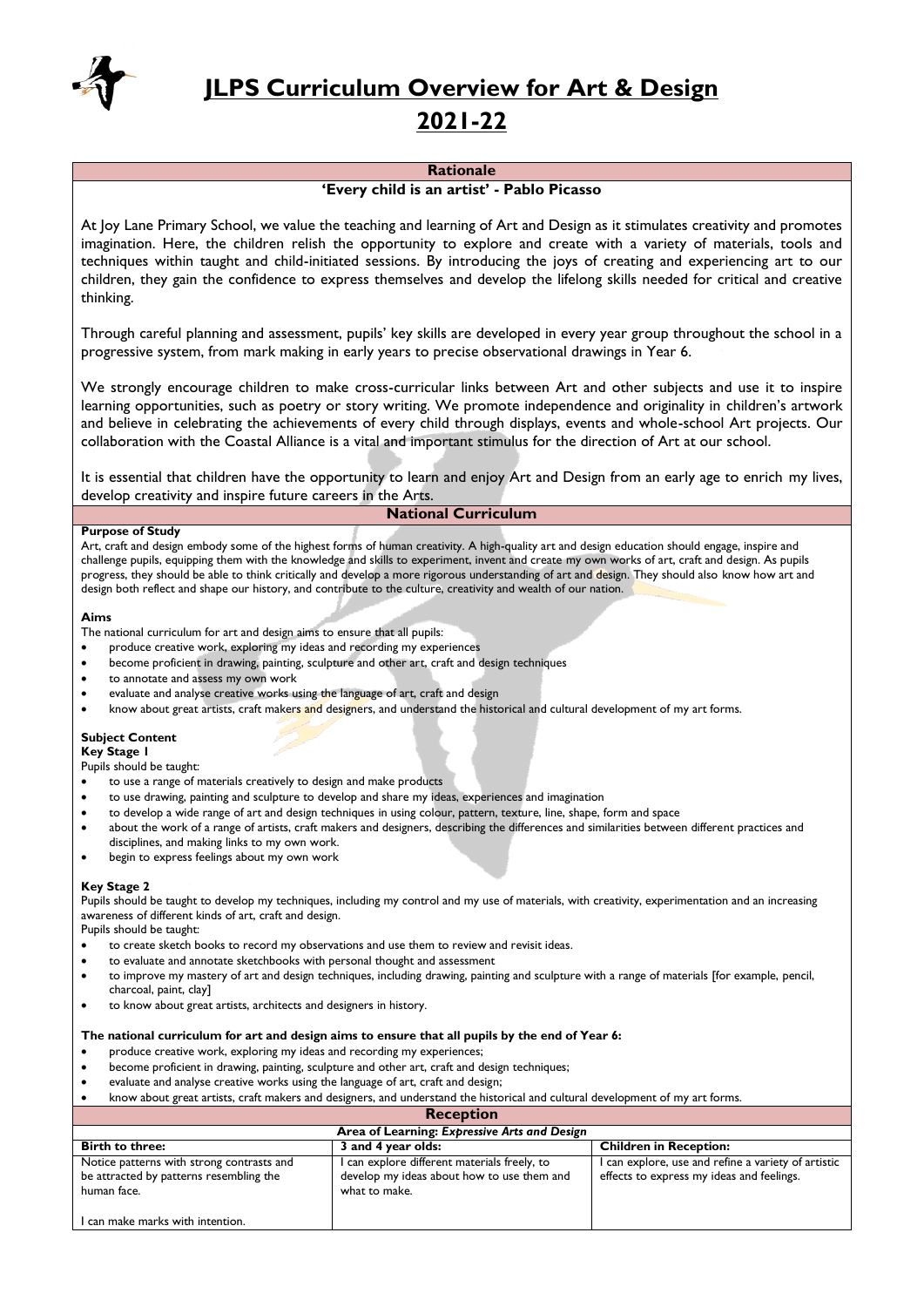|                                                                                                    | can develop my own ideas and then decide           | can return to and build on my previous             |  |  |  |
|----------------------------------------------------------------------------------------------------|----------------------------------------------------|----------------------------------------------------|--|--|--|
| I can explore paint using my fingers, other parts                                                  | which materials to use to express them.            | learning, refining ideas and developing my ability |  |  |  |
| of the body, paint brushes and tools.                                                              |                                                    | to represent them.                                 |  |  |  |
|                                                                                                    | I can join different materials and explore         |                                                    |  |  |  |
| I can express my emotions and feelings through                                                     | different textures.                                | can create collaboratively, sharing ideas,         |  |  |  |
| making marks and can sometimes give meanings                                                       |                                                    | resources and skills.                              |  |  |  |
| to the marks I make.                                                                               | can create closed shapes with continuous lines     |                                                    |  |  |  |
|                                                                                                    | and begin to use these shapes to represent         |                                                    |  |  |  |
| I can explore different materials, using all my                                                    | objects.                                           |                                                    |  |  |  |
| senses to investigate them.                                                                        |                                                    |                                                    |  |  |  |
|                                                                                                    | can draw with increasing complexity and            |                                                    |  |  |  |
| I can manipulate and play with different                                                           | detail, such as representing a face with a circle  |                                                    |  |  |  |
| materials.                                                                                         | and including details.                             |                                                    |  |  |  |
|                                                                                                    |                                                    |                                                    |  |  |  |
| I can use my imagination as I consider what I                                                      | I can use drawing to represent ideas like          |                                                    |  |  |  |
| can do with different materials.                                                                   | movement or loud noises.                           |                                                    |  |  |  |
|                                                                                                    |                                                    |                                                    |  |  |  |
| I can make simple models which express my                                                          | I can show different emotions in my drawings       |                                                    |  |  |  |
| ideas.                                                                                             | and paintings, like happiness, sadness, fear, etc. |                                                    |  |  |  |
|                                                                                                    |                                                    |                                                    |  |  |  |
|                                                                                                    | I can explore colour and colour mixing.            |                                                    |  |  |  |
| Please refer to Development Matters (page 101 onwards) to see example of how to support the above. |                                                    |                                                    |  |  |  |

# **Early Learning Goals:**

**Creating with Materials**

• Safely use and explore a variety of materials, tools and techniques, experimenting with colour, design, texture, form and function.

• Share their creations, explaining the process they have used.

• Make use of props and materials when role playing characters in narratives and stories

| Year I                                     |                                                          |                                                                                  |                          |                         |                         |  |
|--------------------------------------------|----------------------------------------------------------|----------------------------------------------------------------------------------|--------------------------|-------------------------|-------------------------|--|
| <b>Mood and Feeling</b>                    | <b>Art Appreciation</b>                                  | <b>Tools</b>                                                                     | <b>Techniques</b>        | Colour                  | <b>3D Modelling</b>     |  |
| I can create moods in                      | I describe what I can                                    | I use pencils to create                                                          | I cut, roll and coil     | I name the primary      | I use the senses to     |  |
| art work.                                  | see and give an                                          | lines of different                                                               | materials.               | colours.                | explore a range of      |  |
|                                            | opinion about the                                        | thickness in drawings.                                                           |                          |                         | modelling materials,    |  |
| I show how people                          | work of an artist.                                       |                                                                                  | I create a repeating     | I experiment with       | e.g. salt dough, play   |  |
| feel in paintings and                      |                                                          | I experiment with                                                                | pattern in print.        | mixing of colours.      | dough, junk modelling   |  |
| drawings.                                  | I ask questions.                                         | different mark making                                                            |                          |                         | materials, etc.         |  |
|                                            |                                                          | tools - paint, pencil,                                                           | I create different       | I find collections of   |                         |  |
|                                            | I can respond and                                        | crayon, etc.                                                                     | textures e.g. use of     | colour.                 | I use every day 3D      |  |
|                                            | evaluate my peers'                                       |                                                                                  | sawdust.                 |                         | objects to make         |  |
|                                            | and my own artwork.                                      |                                                                                  |                          |                         | marks in modelling      |  |
|                                            |                                                          |                                                                                  | I make marks in print    |                         | materials e.g. cotton   |  |
|                                            |                                                          |                                                                                  | with a variety of        |                         | reels, sticks, wheels   |  |
|                                            |                                                          |                                                                                  | objects, including       |                         | on cars etc.            |  |
|                                            |                                                          |                                                                                  | natural and made         |                         |                         |  |
|                                            |                                                          |                                                                                  | objects.                 |                         |                         |  |
|                                            |                                                          |                                                                                  |                          |                         |                         |  |
|                                            |                                                          |                                                                                  | I can make rubbings.     |                         |                         |  |
|                                            |                                                          |                                                                                  | <b>Key Vocabulary</b>    |                         |                         |  |
| Warm                                       | Artist                                                   | Lines                                                                            | Printing                 | Colour                  | 3-Dimensional           |  |
| Cold                                       | Shape                                                    | Drawing                                                                          | <b>Texture</b>           | Primary                 | Sculpture               |  |
| <b>Emotions</b>                            | Portrait                                                 | Sketching                                                                        | Natural                  | Secondary               |                         |  |
|                                            |                                                          |                                                                                  | Man-made                 | Patterns                |                         |  |
|                                            |                                                          |                                                                                  |                          |                         |                         |  |
|                                            | Key knowledge to be acquired by the end of Year I        |                                                                                  |                          |                         |                         |  |
| I can name primary colours.<br>$\bullet$   |                                                          |                                                                                  |                          |                         |                         |  |
| I can name secondary colours.<br>$\bullet$ |                                                          |                                                                                  |                          |                         |                         |  |
| $\bullet$                                  |                                                          | I know which primary colours mix together to make secondary colours.             |                          |                         |                         |  |
|                                            |                                                          | I know that a repeating pattern is a pattern that continues over and over again. |                          |                         |                         |  |
|                                            | I can create moods in artwork using my colour knowledge. |                                                                                  |                          |                         |                         |  |
|                                            |                                                          |                                                                                  | Year 2                   |                         |                         |  |
| <b>Mood and Feeling</b>                    | <b>Art Appreciation</b>                                  | <b>Tools</b>                                                                     | <b>Techniques</b>        | Colour                  | <b>3D Modelling</b>     |  |
| I can illustrate                           | I suggest how artists                                    | I choose and use                                                                 | I create a printed       | I name the primary      | I talk about a range of |  |
| emotions of people in                      | have used colour,                                        | three different grades                                                           | piece of art by          | and secondary           | modelling materials,    |  |
| real-life drawings to                      | pattern and shape.                                       | of pencil when                                                                   | pressing, rolling,       | colours.                | e.g. salt dough, play   |  |
| represent my                               |                                                          | drawing.                                                                         | rubbing and stamping     |                         | dough, junk modelling   |  |
| experiences.                               | I create a piece of art                                  |                                                                                  | a variety of             | I mix paints to create  | materials, etc.         |  |
|                                            | in response to the                                       | I use charcoal, pencil                                                           | materials/objects.       | all the secondary       |                         |  |
| I can begin to use                         | work of another                                          | and pastel to create                                                             |                          | colours.                | I explore the use of a  |  |
| colour to illustrate                       | artist.                                                  | art.                                                                             | I experiment with        |                         | range of modelling      |  |
| emotions.                                  |                                                          |                                                                                  | tools and techniques,    | I create brown with     | materials.              |  |
|                                            | I can respond and                                        |                                                                                  | inc. layering and        | paint.                  |                         |  |
|                                            | evaluate my peers'                                       |                                                                                  | mixing media.            |                         | I use a range of tools  |  |
|                                            | and my own artwork.                                      |                                                                                  |                          | I make as many tones    | to create marks and     |  |
|                                            |                                                          |                                                                                  | I use a variety of       | of one colour as        | patterns.               |  |
|                                            |                                                          |                                                                                  | techniques, inc.         | possible (using white). |                         |  |
|                                            |                                                          |                                                                                  | carbon printing, relief, | I darken colours        |                         |  |
|                                            |                                                          |                                                                                  | press and fabric         | without using black.    |                         |  |
|                                            |                                                          |                                                                                  | printing.                |                         |                         |  |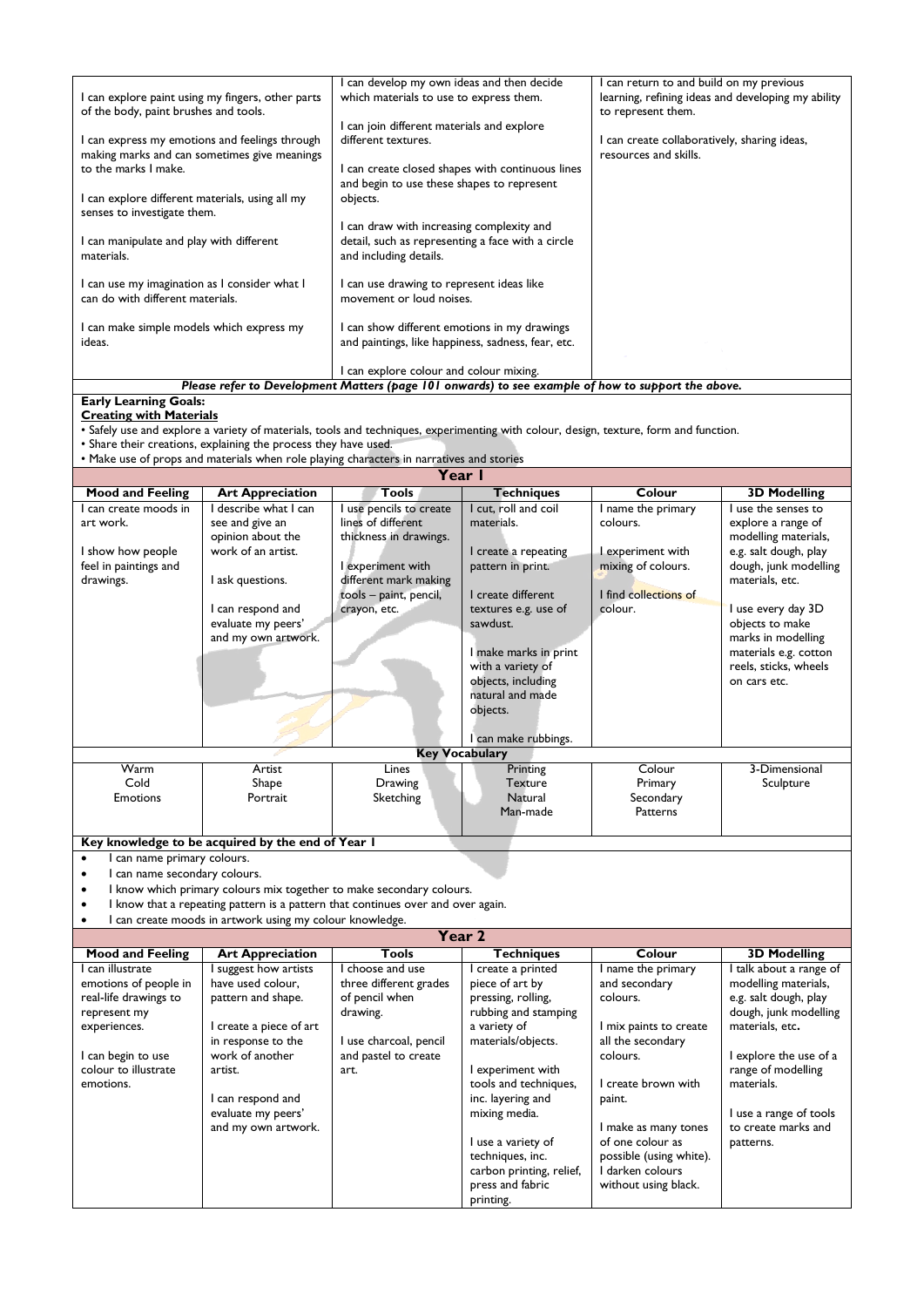| <b>Key Vocabulary</b>                                                                                                             |                                                                                                                            |                                            |                                           |                                      |                                            |  |  |  |
|-----------------------------------------------------------------------------------------------------------------------------------|----------------------------------------------------------------------------------------------------------------------------|--------------------------------------------|-------------------------------------------|--------------------------------------|--------------------------------------------|--|--|--|
| <b>Emotions</b>                                                                                                                   | Artist                                                                                                                     | Shade                                      | Texture                                   | Tone                                 | Shape                                      |  |  |  |
| Warm                                                                                                                              | Composition                                                                                                                | Blending                                   | Printing                                  | Colour                               | <b>Materials</b>                           |  |  |  |
| Cold                                                                                                                              | Pattern                                                                                                                    | Tools                                      | Layering                                  | Mixing                               | Natural<br>Man-made                        |  |  |  |
|                                                                                                                                   | Shape                                                                                                                      |                                            |                                           | Primary<br>Secondary                 | Tools                                      |  |  |  |
|                                                                                                                                   | Key knowledge to be acquired by the end of Year 2                                                                          |                                            |                                           |                                      |                                            |  |  |  |
| I know which pairs of primary colours mix together to create secondary colours.<br>$\bullet$                                      |                                                                                                                            |                                            |                                           |                                      |                                            |  |  |  |
| I know that texture means how something 'feels' and I can use different techniques to create an illusion of texture.<br>$\bullet$ |                                                                                                                            |                                            |                                           |                                      |                                            |  |  |  |
| $\bullet$                                                                                                                         | I know different techniques to repeat patterns: pressing, rolling, rubbing, stamping.                                      |                                            |                                           |                                      |                                            |  |  |  |
| $\bullet$                                                                                                                         | I know that tone means the lightness or darkness of something.                                                             |                                            |                                           |                                      |                                            |  |  |  |
| $\bullet$                                                                                                                         | I know that there are different grades of pencil.                                                                          |                                            |                                           |                                      |                                            |  |  |  |
|                                                                                                                                   |                                                                                                                            |                                            | Year 3                                    |                                      |                                            |  |  |  |
| <b>Mood and Feeling</b>                                                                                                           | <b>Art Appreciation</b>                                                                                                    | Tools                                      | <b>Techniques</b>                         | Colour                               | <b>3D Modelling</b>                        |  |  |  |
| I use line, colour and                                                                                                            | I compare the work                                                                                                         | I use a sketchbook to                      | I am able to                              | I can create a                       | I talk about and                           |  |  |  |
| tone to show facial<br>expressions and body                                                                                       | of different artists.                                                                                                      | collect and develop                        | experiment with<br>different line, tone   | primary/secondary<br>colour wheel.   | explore a range of<br>modelling materials. |  |  |  |
| language.                                                                                                                         | I recognise when art                                                                                                       | my ideas.                                  | and texture to create                     |                                      |                                            |  |  |  |
|                                                                                                                                   | is from different                                                                                                          | I use different grades                     | textures.                                 | I apply colour using                 | I shape and join clay.                     |  |  |  |
| I can begin to                                                                                                                    | cultures and historical                                                                                                    | of pencil to shade and                     |                                           | dotting, scratching,                 |                                            |  |  |  |
| represent figures and                                                                                                             | periods.                                                                                                                   | show different tones                       | I create a background                     | splashing.                           | I can cut, make and                        |  |  |  |
| forms in movement.                                                                                                                |                                                                                                                            | and textures.                              | using a wash.                             |                                      | combine shapes to                          |  |  |  |
|                                                                                                                                   | I identify techniques                                                                                                      |                                            |                                           |                                      | create recognisable                        |  |  |  |
|                                                                                                                                   | used by artists.                                                                                                           | I use a range of                           | I print using a variety                   |                                      | forms.                                     |  |  |  |
|                                                                                                                                   |                                                                                                                            | brushes to create<br>different effects in  | of materials, objects                     |                                      |                                            |  |  |  |
|                                                                                                                                   | I can respond and<br>evaluate my peers'                                                                                    | painting.                                  | and techniques<br>including layering.     |                                      |                                            |  |  |  |
|                                                                                                                                   | and my own artwork.                                                                                                        |                                            |                                           |                                      |                                            |  |  |  |
|                                                                                                                                   |                                                                                                                            |                                            | I recreate prints and                     |                                      |                                            |  |  |  |
|                                                                                                                                   |                                                                                                                            |                                            | patterns based on the                     |                                      |                                            |  |  |  |
|                                                                                                                                   |                                                                                                                            |                                            | surface of natural and                    |                                      |                                            |  |  |  |
|                                                                                                                                   |                                                                                                                            |                                            | man-made objects.                         |                                      |                                            |  |  |  |
|                                                                                                                                   |                                                                                                                            |                                            | <b>Key Vocabulary</b>                     |                                      |                                            |  |  |  |
| Line                                                                                                                              | Self portrait                                                                                                              | Shade<br><b>Tone</b>                       | Texture                                   | Primary colour wheel                 | Shape/Form                                 |  |  |  |
| Colour<br>Expression                                                                                                              | Cultural<br>Historical                                                                                                     | Technique                                  | <b>Strokes</b><br>Wash                    | <b>Mixing</b><br>Primary             | Discussion<br>Modelling                    |  |  |  |
| Body Language                                                                                                                     |                                                                                                                            | Effect                                     | Layering                                  | Secondary                            |                                            |  |  |  |
|                                                                                                                                   |                                                                                                                            | <b>Brushes</b>                             | Printing                                  | Dotting                              |                                            |  |  |  |
|                                                                                                                                   |                                                                                                                            |                                            | Natural                                   | Scratching                           |                                            |  |  |  |
|                                                                                                                                   |                                                                                                                            |                                            | Man-made                                  | Splashing                            |                                            |  |  |  |
|                                                                                                                                   | Key knowledge to be acquired by the end of Year 3                                                                          |                                            |                                           |                                      |                                            |  |  |  |
| $\bullet$                                                                                                                         | I know that there are different types of brushes that create different effects in painting.                                |                                            |                                           |                                      |                                            |  |  |  |
| $\bullet$                                                                                                                         | I know the work of different artists and can identify techniques used by them.                                             |                                            |                                           |                                      |                                            |  |  |  |
| ٠<br>$\bullet$                                                                                                                    | I know that a colour wash is a very light background layer of colour.<br>I can make a colour wheel and use it effectively. |                                            |                                           |                                      |                                            |  |  |  |
|                                                                                                                                   |                                                                                                                            |                                            |                                           |                                      |                                            |  |  |  |
| <b>Mood and Feeling</b>                                                                                                           | <b>Art Appreciation</b>                                                                                                    | Year 4                                     |                                           |                                      |                                            |  |  |  |
| I show mood, feeling                                                                                                              |                                                                                                                            |                                            |                                           |                                      |                                            |  |  |  |
| and movement                                                                                                                      |                                                                                                                            | <b>Tools</b>                               | <b>Techniques</b>                         | Colour                               | <b>3D Modelling</b>                        |  |  |  |
|                                                                                                                                   | I experiment with the                                                                                                      | I can use a                                | I use marks and lines,                    | I make and match                     | I create a 3D model                        |  |  |  |
| through facial                                                                                                                    | styles used by other<br>artists.                                                                                           | sketchbook to plan,<br>experiment, develop | shading and blending<br>to show light and | colours with<br>increasing accuracy. | using a range of<br>modelling materials.   |  |  |  |
| expressions and body                                                                                                              |                                                                                                                            | ideas and self-                            | shadow.                                   |                                      |                                            |  |  |  |
| language in my art                                                                                                                | I explain some of the                                                                                                      | annotate.                                  |                                           | I use more specific                  | I can use clay and                         |  |  |  |
| using line, tone,                                                                                                                 | features of art from                                                                                                       |                                            | I can develop the use                     | colour language e.g.                 | other malleable                            |  |  |  |
| shading and colour.                                                                                                               | historical periods and                                                                                                     | I can use different                        | of monotone media                         | tint, tone, shade, hue.              | materials and practise                     |  |  |  |
|                                                                                                                                   | other cultures.                                                                                                            | tools to develop and                       | (pencil, charcoal, pen),                  |                                      | joining techniques                         |  |  |  |
|                                                                                                                                   |                                                                                                                            | improve painting                           | to achieve different<br>lines and tones.  |                                      | I add materials to the                     |  |  |  |
|                                                                                                                                   | I can begin to expand                                                                                                      | techniques to include                      |                                           |                                      | sculpture to create                        |  |  |  |
|                                                                                                                                   | my use of important<br>vocabulary when                                                                                     | blending and textures<br>in my art.        | I can mix and blend                       |                                      | detail.                                    |  |  |  |
|                                                                                                                                   | explaining/self-                                                                                                           |                                            | colours to create a                       |                                      |                                            |  |  |  |
|                                                                                                                                   | annotating art, such                                                                                                       | I can use a range of                       | background.                               |                                      | I recreate detailed                        |  |  |  |
|                                                                                                                                   | as: portrait, light,                                                                                                       | materials such as                          |                                           |                                      | prints and patterns                        |  |  |  |
|                                                                                                                                   | dark, tone, shadow,                                                                                                        | pastels, chalk, felt tips.                 | I can use varied brush                    |                                      | based on the surface                       |  |  |  |
|                                                                                                                                   | line, pattern, texture,                                                                                                    |                                            | techniques to create                      |                                      | of natural and man-                        |  |  |  |
|                                                                                                                                   | form, shape, tone,<br>outline.                                                                                             |                                            | shapes, textures,                         |                                      | made objects.                              |  |  |  |
|                                                                                                                                   |                                                                                                                            |                                            | patterns and lines.                       |                                      |                                            |  |  |  |
|                                                                                                                                   | I can respond and                                                                                                          |                                            | I select the kinds of                     |                                      |                                            |  |  |  |
|                                                                                                                                   | evaluate my peers'                                                                                                         |                                            | material to print with                    |                                      |                                            |  |  |  |
|                                                                                                                                   | and my own artwork.                                                                                                        |                                            | in order to get the                       |                                      |                                            |  |  |  |
|                                                                                                                                   |                                                                                                                            |                                            | effect I want.                            |                                      |                                            |  |  |  |
|                                                                                                                                   |                                                                                                                            |                                            | <b>Key Vocabulary</b>                     |                                      |                                            |  |  |  |
| Mood                                                                                                                              | Experiment                                                                                                                 | Self-annotation                            | Blend                                     | Primary                              | Sculpture                                  |  |  |  |
| Expression<br>Tone                                                                                                                | Feature<br>Historical                                                                                                      | Technique<br>Material                      | Shading<br>Sketching                      | Secondary<br>Mixing                  | Malleable materials<br>Detail              |  |  |  |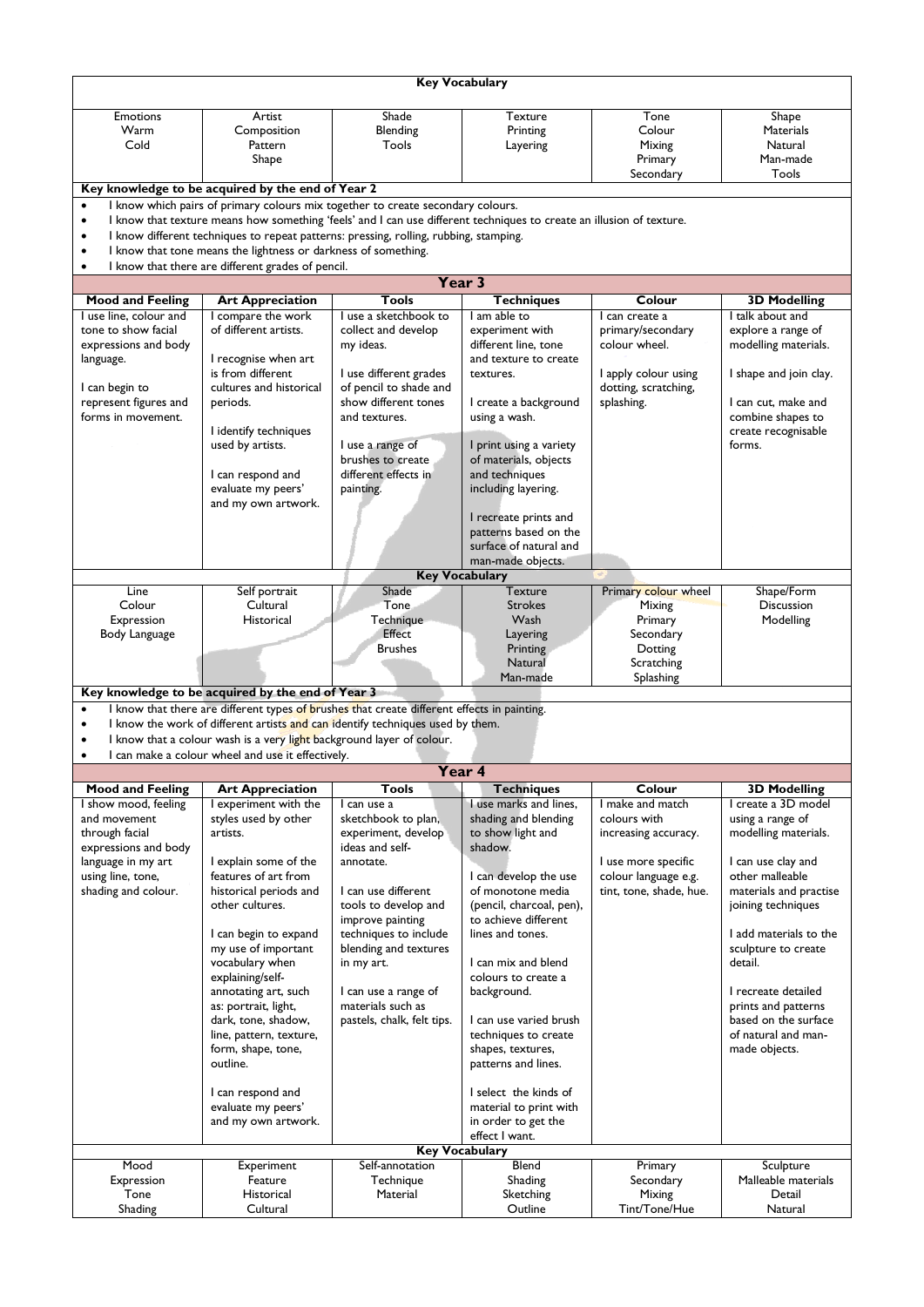|                                                                                                                                                                              | Light                                                                                                                            |                                       | Texture                                   | Shading                                  | Man-made                                  |  |
|------------------------------------------------------------------------------------------------------------------------------------------------------------------------------|----------------------------------------------------------------------------------------------------------------------------------|---------------------------------------|-------------------------------------------|------------------------------------------|-------------------------------------------|--|
|                                                                                                                                                                              | Dark<br>Tone                                                                                                                     |                                       | Shape/Form<br>Monotone                    |                                          |                                           |  |
|                                                                                                                                                                              | Line                                                                                                                             |                                       |                                           |                                          |                                           |  |
|                                                                                                                                                                              | Shadow                                                                                                                           |                                       |                                           |                                          |                                           |  |
|                                                                                                                                                                              | Pattern                                                                                                                          |                                       |                                           |                                          |                                           |  |
| Key knowledge to be acquired by the end of Year 4                                                                                                                            |                                                                                                                                  |                                       |                                           |                                          |                                           |  |
| I know and use a range of techniques (line, tone, shape, outline, and colour) to represent forms in movement.<br>$\bullet$                                                   |                                                                                                                                  |                                       |                                           |                                          |                                           |  |
| I know features of art from historical periods and different cultures.<br>$\bullet$<br>I know different techniques used by artists and use them in my own work.<br>$\bullet$ |                                                                                                                                  |                                       |                                           |                                          |                                           |  |
| I know what monotone, hue and tint mean.                                                                                                                                     |                                                                                                                                  |                                       |                                           |                                          |                                           |  |
| $\bullet$                                                                                                                                                                    | I know different brush techniques: blend, hatch, dab, dash                                                                       |                                       |                                           |                                          |                                           |  |
|                                                                                                                                                                              |                                                                                                                                  | Year 5                                |                                           |                                          |                                           |  |
| <b>Mood and Feeling</b>                                                                                                                                                      | <b>Art Appreciation</b>                                                                                                          | Tools                                 | <b>Techniques</b>                         | Colour                                   | <b>3D Modelling</b>                       |  |
| I express emotion and                                                                                                                                                        | I expand my                                                                                                                      | I can collect                         | I can use a variety of                    | I demonstrate a                          | I use tools and                           |  |
| mood in my art using                                                                                                                                                         | knowledge of the                                                                                                                 | resources and ideas                   | techniques to add                         | secure knowledge                         | materials to carve,                       |  |
| media in different<br>ways.                                                                                                                                                  | work of other artists,<br>architects and                                                                                         | to present in my<br>sketchbook.       | effects, e.g. shadows,<br>perspective,    | about primary and<br>secondary, warm and | add shape, add<br>texture and pattern.    |  |
|                                                                                                                                                                              | designers in history                                                                                                             |                                       | reflection, hatching                      | cold, complementary                      |                                           |  |
| I organise line, tone,                                                                                                                                                       | and use their work to                                                                                                            | I can practise                        | and cross-hatching                        | and contrasting                          | I can develop cutting                     |  |
| shape and colour to                                                                                                                                                          | replicate a style.                                                                                                               | techniques and                        |                                           | colours.                                 | and joining skills, e.g.                  |  |
| represent figures and                                                                                                                                                        |                                                                                                                                  | annotate my ideas in                  | I choose the printing                     |                                          | using wire, coils, slabs                  |  |
| form in movement.                                                                                                                                                            | I am able to compare                                                                                                             | the sketchbook                        | method appropriate<br>to task.            | I choose colour for                      | and slips.                                |  |
|                                                                                                                                                                              | the styles of different<br>artists.                                                                                              | I am able to use a                    |                                           | purposes.                                |                                           |  |
|                                                                                                                                                                              |                                                                                                                                  | sketchbook as a                       | I am able to blend and                    | I can create a colour                    |                                           |  |
|                                                                                                                                                                              | I can recognise and                                                                                                              | resource for ideas                    | build layers of colours                   | palette, demonstrating                   |                                           |  |
|                                                                                                                                                                              | use important                                                                                                                    | and experimentation                   | and textures to                           | mixing techniques.                       |                                           |  |
|                                                                                                                                                                              | vocabulary for<br>annotation and self-                                                                                           | I am able to make the                 | create a background.                      |                                          |                                           |  |
|                                                                                                                                                                              | assessment, such as                                                                                                              | correct choices of                    | I can use a range of                      |                                          |                                           |  |
|                                                                                                                                                                              | line, texture, pattern,                                                                                                          | tools to create the                   | paint (acrylic, oil                       |                                          |                                           |  |
|                                                                                                                                                                              | form, shape, tone,                                                                                                               | desired effect.                       | paints, water colours)                    |                                          |                                           |  |
|                                                                                                                                                                              | smudge, blend, mark,                                                                                                             |                                       | to create visually                        |                                          |                                           |  |
|                                                                                                                                                                              | hard, soft, light, heavy,                                                                                                        | I can use a variety of                | interesting pieces.                       |                                          |                                           |  |
|                                                                                                                                                                              | mural, fresco,<br>portrait, graffiti.                                                                                            | tools within one piece<br>of artwork. |                                           |                                          |                                           |  |
|                                                                                                                                                                              |                                                                                                                                  | <b>Key Vocabulary</b>                 |                                           |                                          |                                           |  |
| Emotion                                                                                                                                                                      | Replicate                                                                                                                        | Experimentation                       | Smudge                                    | Primary                                  | Carve                                     |  |
| Mood                                                                                                                                                                         | Style                                                                                                                            | Effect                                | Blend                                     | Secondary                                | Shape                                     |  |
| Representation                                                                                                                                                               | Comparison                                                                                                                       |                                       | Mark                                      | Warm/Cold                                | <b>Texture</b>                            |  |
| Form/Figure                                                                                                                                                                  | Annotation<br>Self-assessment                                                                                                    |                                       | Tone<br>Texture                           | Contrasting<br>Complimentary             | Pattern<br>Wire                           |  |
|                                                                                                                                                                              |                                                                                                                                  |                                       |                                           |                                          | Coils                                     |  |
| Movement                                                                                                                                                                     |                                                                                                                                  |                                       |                                           |                                          |                                           |  |
|                                                                                                                                                                              | Smudge/blend<br>Hard                                                                                                             |                                       | Form<br>Mixing                            | Purpose<br>Colour palette                | Slabs                                     |  |
|                                                                                                                                                                              | Soft                                                                                                                             |                                       | Printing                                  |                                          | <b>Slips</b>                              |  |
|                                                                                                                                                                              | Light                                                                                                                            |                                       | Shading                                   |                                          | 3-Dimensional                             |  |
|                                                                                                                                                                              | Heavy                                                                                                                            |                                       | Cross-hatching                            |                                          |                                           |  |
|                                                                                                                                                                              | Mural                                                                                                                            |                                       |                                           |                                          |                                           |  |
|                                                                                                                                                                              | Fresco<br>Graffiti                                                                                                               |                                       |                                           |                                          |                                           |  |
|                                                                                                                                                                              | Portrait                                                                                                                         |                                       |                                           |                                          |                                           |  |
|                                                                                                                                                                              | Key knowledge to be acquired by the end of Year 5                                                                                |                                       |                                           |                                          |                                           |  |
|                                                                                                                                                                              | I expand my knowledge of the work of other artists, architects and designers in history and use their work to replicate a style. |                                       |                                           |                                          |                                           |  |
| $\bullet$                                                                                                                                                                    | I know the different clay skills: coils, slabs, slips.                                                                           |                                       |                                           |                                          |                                           |  |
|                                                                                                                                                                              | I know the techniques to add effects to my drawings: hatching, cross-hatching, perspective, reflection.                          |                                       |                                           |                                          |                                           |  |
|                                                                                                                                                                              | I demonstrate a secure knowledge about primary and secondary, warm and cold, complementary and contrasting colours.              |                                       |                                           |                                          |                                           |  |
| <b>Mood and Feeling</b>                                                                                                                                                      | <b>Art Appreciation</b>                                                                                                          | Year 6<br>Tools                       | <b>Techniques</b>                         | Colour                                   |                                           |  |
|                                                                                                                                                                              |                                                                                                                                  |                                       |                                           |                                          | <b>3D Modelling</b>                       |  |
| I express my own                                                                                                                                                             | I can research a                                                                                                                 | I can collect and                     | I can use a variety of                    | I create shades and                      | I can plan and design a                   |  |
| emotion in art in<br>varied ways as well as                                                                                                                                  | famous artist with<br>annotation and                                                                                             | present ideas and<br>techniques in my | tools and select the<br>most appropriate. | tints of primary<br>colours as well as   | sculpture.                                |  |
| the emotion of                                                                                                                                                               | emulate the style in                                                                                                             | sketchbook.                           |                                           | using shades and                         | I can make decisions                      |  |
| others.                                                                                                                                                                      | my own artwork.                                                                                                                  |                                       | I explain why I have                      | tones of black and                       | and use a wide range                      |  |
|                                                                                                                                                                              |                                                                                                                                  | I am able to annotate                 | chosen different                          | white.                                   | of techniques to join,                    |  |
| I successfully use line,                                                                                                                                                     | I can explain, assess                                                                                                            | and self-assess my                    | techniques to create                      |                                          | combine and shape.                        |  |
| shading, colour and<br>tone to create mood                                                                                                                                   | and self-annotate my<br>work                                                                                                     | work with notes and<br>illustration.  | my art.                                   | I can blend various<br>mediums (such as  |                                           |  |
| and feeling.                                                                                                                                                                 |                                                                                                                                  |                                       | I add layers and depth                    | paint) to create a                       | l can plan, mix and<br>combine a range of |  |
|                                                                                                                                                                              | I can use key                                                                                                                    | I explain why I have                  | to my art using effects                   | colour pallet                            | materials to create                       |  |
|                                                                                                                                                                              | vocabulary to                                                                                                                    | used different tools to               | such as; cross                            | demonstrating mixing                     | effective 3D models                       |  |
|                                                                                                                                                                              | demonstrate                                                                                                                      | create varied styles of               | hatching, shading,                        | techniques.                              | and collage.                              |  |
|                                                                                                                                                                              | knowledge and                                                                                                                    | art.                                  | brush marks, print                        |                                          |                                           |  |
|                                                                                                                                                                              | understanding in all<br>strands.                                                                                                 |                                       | methods, etc. to<br>create shadow, depth  |                                          |                                           |  |
|                                                                                                                                                                              |                                                                                                                                  |                                       | or perspective.                           |                                          |                                           |  |